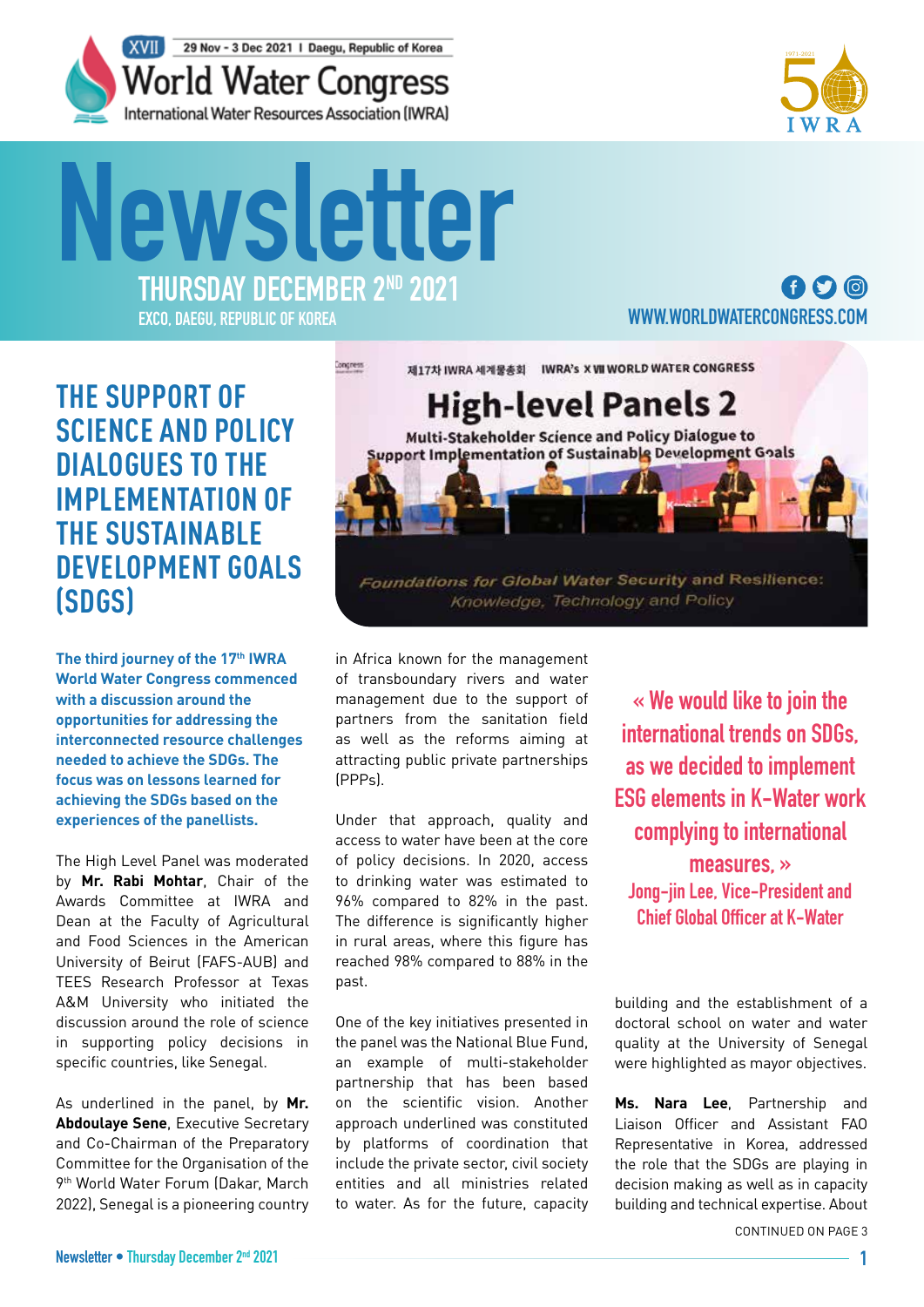



# **FOREWORD**

**BY CALLUM CLENCH, EXECUTIVE DIRECTOR AT IWRA**



## **The need to gather, to exchange and to propose solutions**

We are in the mid of our 17<sup>th</sup> IWRA World Water Congress, where we are meeting delegates from around the world representing international organisations, researchers from the most reputed water institutions and experts who are committed to contribute. It is inevitable to think in what has brought us here.

Since the first IWRA Congress that took place in Chicago in 1973, to the last Congress that was conducted in Cancun, Mexico in 2017, renovated commitment and willingness to advance has led the work of IWRA.

**Having the unique opportunity to convene in these days in South Korea hosted jointly by the Ministry of the Environment and Daegu City is more** 

**than a reward to us. We were frmed in our decision to do all possible and impossible efforts to make this event happen, as this coincides with very critical times.**

The theme of the Congress -Foundations for Global Water Security and Resilience: Knowledge, Technology and Policy- represents the so many challenges that have been exacerbated since the outbreak of the global pandemic that we are still suffering.

Guaranteeing water security appears fundamental to any functioning nation, and in failing to do so, a country might collapse. Simple preventative measures, like handwashing, have become truly complex in many of the contexts that IWRA focuses its efforts. What happened where access to water is not guaranteed, for instance? In a global context where 30 percent of the world's population

(2.3 billion people) does not have access to basic handwashing facilities, infection increases easily and rapidly. The additional low vaccination rate of Covid-19 amplifies associated risks.

The World Water Congress that we are having in Daegu in these days may not come up with the answers for handling the ongoing Covid-19 pandemic. However, it will provide the setting for conversations that will inform thinking on how we manage the next pandemic. Only through collaboration, global exchanges, innovative solutions and commitment, aspects that have been underlined in most sessions of this Congress, we will be able to face what the future brings us.

This is a product developed by the IWRA Executive Office Editor/content: Rut G. Sobrino, IWRA Director of Communications Copy editing: Aubrey Crosby Design: Nathalie Lyon-Caen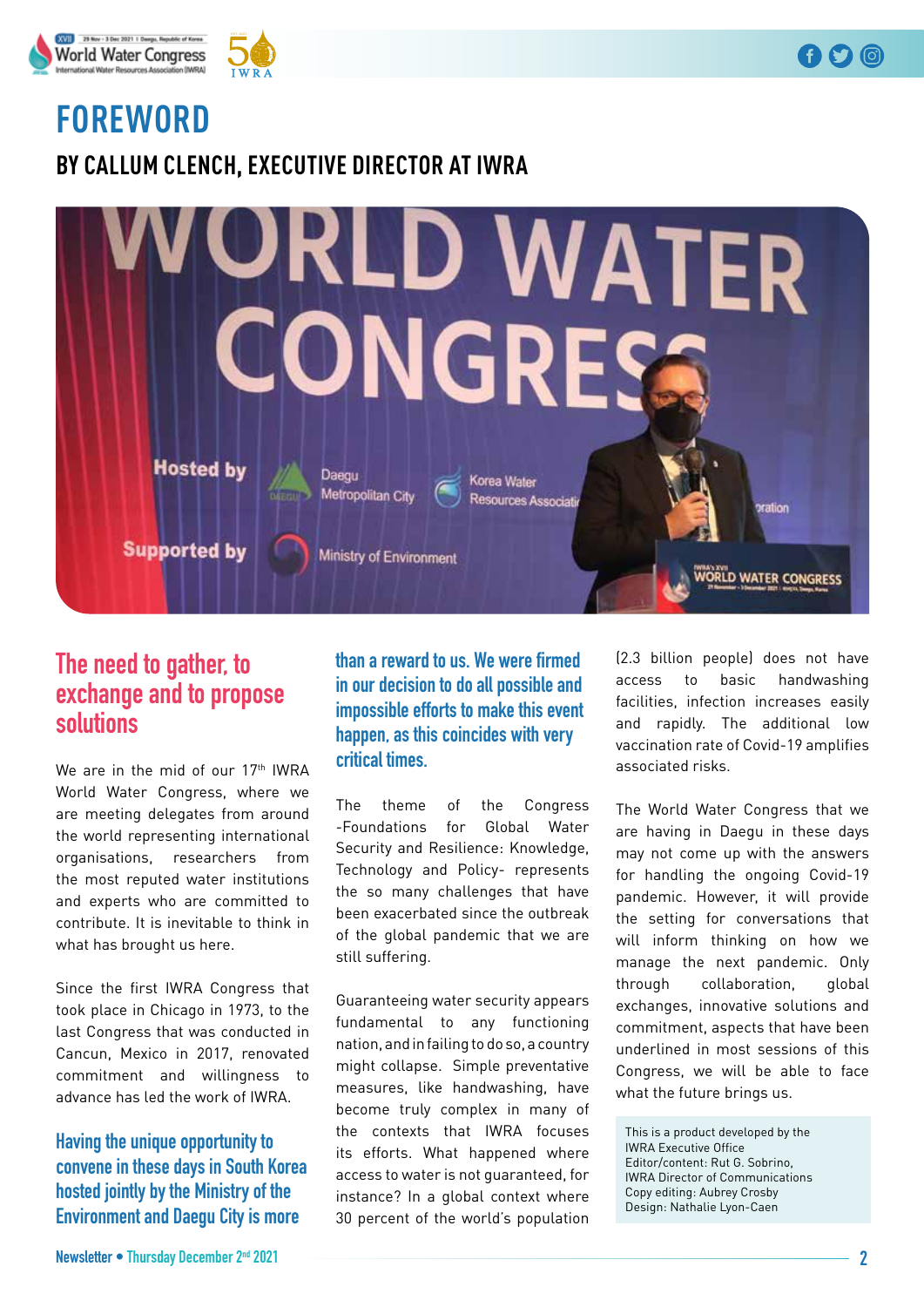





the contribution of FAO to SDG6, **Ms. Lee** mentioned the provision of water data and information for better decision making, which is an important tool to support members to reduce water stress and increase water efficiency.

The relevance of innovation and more effective governance systems including innovative financing, access to quality water and sustainable management and increased investment in water infrastructure were also underlined.

**Mr. Jong-jin Lee**, Vice-President and Chief Global Officer at K-Water addressed the need to advance towards carbon neutrality. "*We would like to join the international trends on SDGs, as we decided to implement ESG elements in K-Water work complying to international measures*," he stated.

With regard to innovative approaches, he mentioned the relevance of digital technology to establish smart water management tools in Korea as well as renewable energies. Partnerships were also mentioned as one of the needed approaches, and the example of the agreement with the Government of Pakistan was showcased.

**Dr. Bassel Daher**, Assistant Research Scientist from Texas A&M underlined the role of the SDGs as a roadmap for governments to achieve sustainable development and commented on specific experiences focusing on SDG6, SDG2, SDG 7. In particular, he presented the case study of Morocco, Lebanon and US and the need to bring different stakeholders in the discussion.

**Dr. Raya Stephan**, Deputy Editor in Chief at Water International. commented that "some countries have created mechanisms and committees on water, but they are not functioning." Miscoordination, lack of financial mechanisms and the inclusion of multiple stakeholders were mentioned as strategies to avoid these situations.

A final theme was posed by the way forward to open opportunities to foster public-private partnerships, a discussion where the role of UN Global Compact was explored. Under that theme, the role of IWRA to facilitate partnerships between the private sector and the academia was underlined by the panelists.

**STEPHANIE LARONDE, DIRECTOR OF THE SUPPORT DEPARTMENT - INSTITUTIONAL AND TECHNICAL COOPERATION AT OFFICE INTERNATIONAL DE L'EAU**

 $\mathbf 0$ 



## **"Water issues constitute a governance and a fnancial problem"**

**Water shortages, access to water and quality constitute key concerns at global level. Despite the progress done in the last decades through the Millennium Development Goals 2015 and the subsequent Agenda 2030, still over 2 billion people do not have access to safely managed drinking water. Additionally, over 4 million do not enjoy sanitation services.** 

Under the risks posed by these, what is the way forward to put these themes in the global debates? According to Ms. Stephanie Laronde, Director of the Support Department at the Institutional and Technical Cooperation of the Office International de l'Eau,

**"a lot of progress in sanitation and water were realised, but it's not normal that we are still in this situation today. It's not a technical problem but a governance problem, organisational of public policies and fnancial problem."**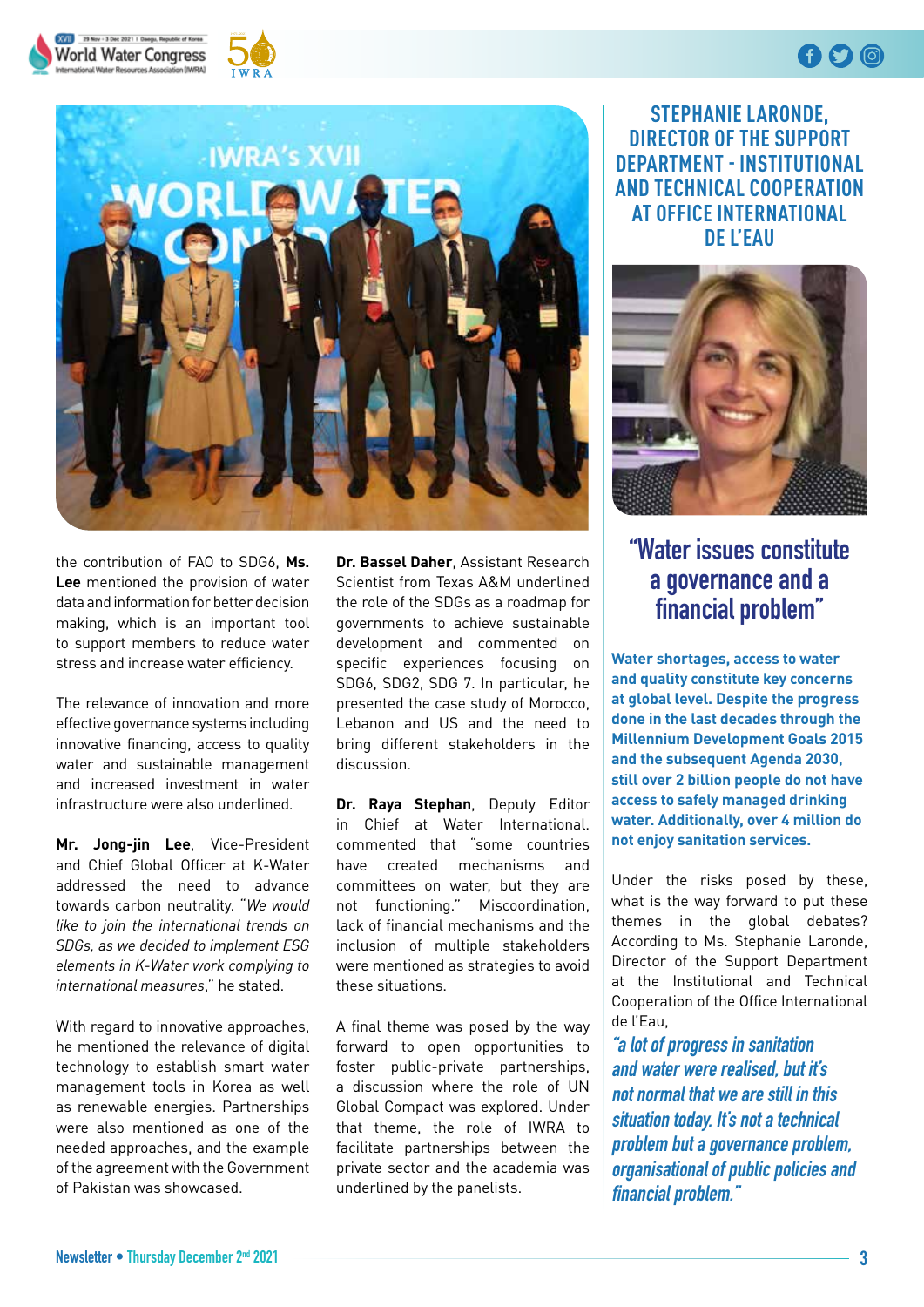## XVII 29 Nov - 3 Dec 2021 | Deepu, Republic of Korea **World Water Congress**



Given the impact of the COVID-19 pandemic, that Ms. Laronde explains as "a delay in the decision making and the set up of projects, lowering the fluidity of exchanges between different actors and donors," what can we expect in the coming years around water and sanitation global debates?

*"It will be necessary to accelerate investments and improve the maintenance of water and sanitation facilities, which implies more ambitious reforms in terms of governance and more mobilized funds to accompany these investments and operations -she says- In many countries, investments are made but in such unsatisfactory conditions that they are abandoned. There are many steps on the different continents of the developing countries that do not work, or work very badly, and therefore huge sums of money are wasted without any results for health or the environment."*

Training and capacity building on water-related themes has been often underlined as key areas to progress. As Ms. Laronde emphasises, "*one of the weak points of the system is training, at all levels, from the design of the facilities, the design of the management methods, the operation and maintenance of the facilities, to the implementation of good pricing policies."*

In that regard, events like the IWRA World Water Congress help to advance and to further exchange successful practices.

**"We are in an important moment to say things clearly, to assume the report, the diagnosis, to share it and to try to draw up a common way to all of the actors and that each one assumes its responsibilities to improve this situation which is not worthy of the humanity," she concludes.**

# **HAPPY 50TH ANNIVERSARY IWRA AND THANKS FOR CELEBRATING WITH US THIS MILESTONE!**



**The 17 th IWRA World Water Congress could not come at a better time as the event coincides with a key milestone in the history of the Association: its 50 th anniversary.**

Together with the 50<sup>th</sup> anniversary reception celebrated at the World Water Congress, the IWRA 50th Anniversary Committee and the IWRA Awards Committee organised a series of interviews, included the theme under Water International, the official journal of IWRA and the 50th Anniversary Awards.

Since it was founded in 1971, IWRA has provided a multidisciplinary forum for the water sector through publications, events and projects. Today IWRA has become a platform of more than 2000 members from over 120 countries.

Partnerships of different nature have been guiding the efforts of IWRA, especially around the Online Conference held in 2020 and 2021 respectively with the support of UNESCO and FAO.

Besides these global references at UN level, IWRA has worked closely

with the OECD, SIWI, the World Water Council, K-Water just to mention a few and a long list of reputed higher education institutions, among others. Special attention should be given

to the seminars and other capacity building activities that have been aligned with the commitment of so many water experts around the world. Of specific mention is the new Master Classes series on Water Diplomacy and Cooperation that were facilitated in the last months as a joint initiative with the Universities Partnership for Water Cooperation and Diplomacy and the invaluable support of key institutions such as the IHE Delft Institute for Water Education, Dr. Lena Salame, from the Geneva Water Hub, and Dr. Aaron Wolf, Professor of Geography at the College of Earth, Ocean and Atmospheric Sciences at Oregon State University (OSU).

Now, are already immersed in the preparation phase of the next 18th World Water Congress, IWRA celebrates the achievements and engagement around it but it assumes the high level of responsibility to contribute to global efforts around water resources management.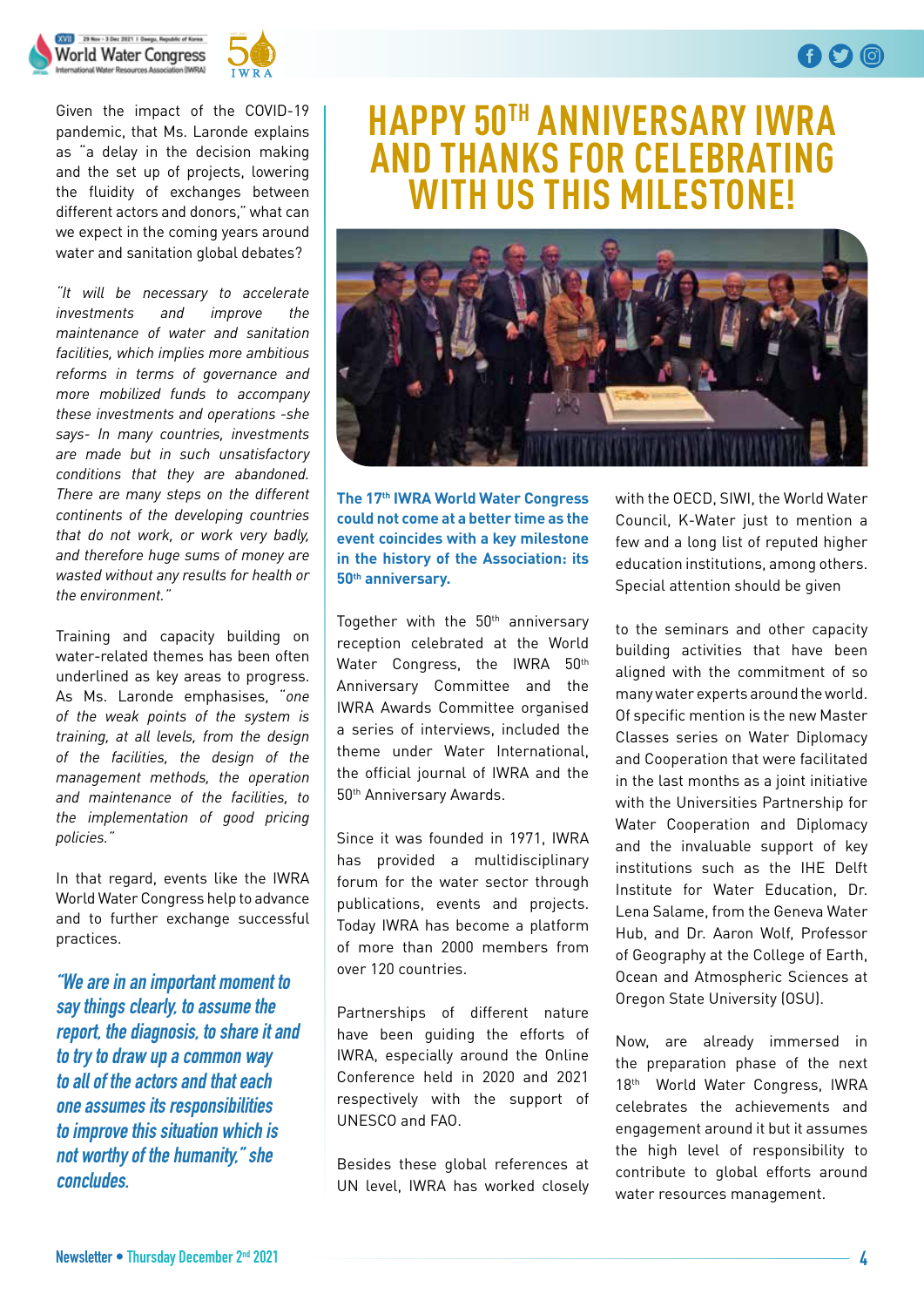## $\mathbf f$   $\mathbf O$   $\mathbf 0$





# **INTERVIEW**

## **WAQAS BURNEY, PARTNER MANAGER AT GOOGLE SEARCH (APAC) "Given global climate change, water debates are becoming much more unpredictable by their locations, timing and effect"**



**Technology and innovation have been present in most of the debates, discussions and exchanges of the 17th IWRA World Water Congress. The presence of Google in the Congress is the best representation of the interlinkages between water and technology.** 

### How do you think that water debates are influenced by higher connectivity, technology and innovation?

*Water debates had always been around and even got worse recently due to climate change, but the recent technology changes: internet connectivity, smartphones and social media are new and actually serve as an enabler to cope with these water debates. Once an alert is out there, the key challenge is to make sure it reaches the right people at the right time. These new technologies have created a new standard of communication that allows our partners and us to disseminate flood information within local communities. Moreover, the flood information and forecast can be much more localized and very specific per village and per day. That practically can help the population in different villages to make their own timely and informed decisions at time of disaster.*

*The recent advance in technology and computation power allows us to develop ML based forecasting models and to significantly improve flood forecast and information and enhance the level of alerting previously available out there. That includes longer forecast lead times, improved forecast resolutions (in time and area), visual inundation maps to identify hyper local affected areas.* 

You lead crisis response in the Asia Pacific Region, can you tell us more about the experience of Google on that topic in this part of the world? (the Flood Forecasting initiative in Bangladesh, Pakistan and others) *Floods have always been a major force of nature in the region, but in recent years the severity of flooding events has been increasing due to climate change and other effects. To help mitigate the harms of severe flooding, we're collaborating with many regional partners. This includes national government agencies such as the Indian Central Water Commission and the Bangladesh Water Development Board, as well as aid organizations such as the International Federations of the Red Cross and Red Crescent Societies. These partnerships make sure that critical life-saving information reaches everyone who needs it - including individuals* 

*in affected regions using standard Google products, vulnerable populations that don't have access to the internet, and the relevant disaster management agencies. We are looking to expand to additional countries in the region and beyond to ensure enhanced flood information and alerting reaches anyone who needs it.*

## What do you think about the debates around these issues in the coming years? Do we have new opportunities harnessed by the pandemic?

*Given global climate change, water debates are becoming much more unpredictable by their locations, timing and effect. More people are affected by floods and need to adjust their life accordingly. Providing a trustworthy early warning system to the affected population has been proven as the best way to reduce the surprise effect. Coping with the pandemic while the floods are still going on, had set new limitations that had just proven the need in new technologies for communication and disseminating early warning systems. In the coming years we plan to mainly find the right ways to reach more affected people and mainly remove technological and other obstacles to provide this early warning system communication.* 

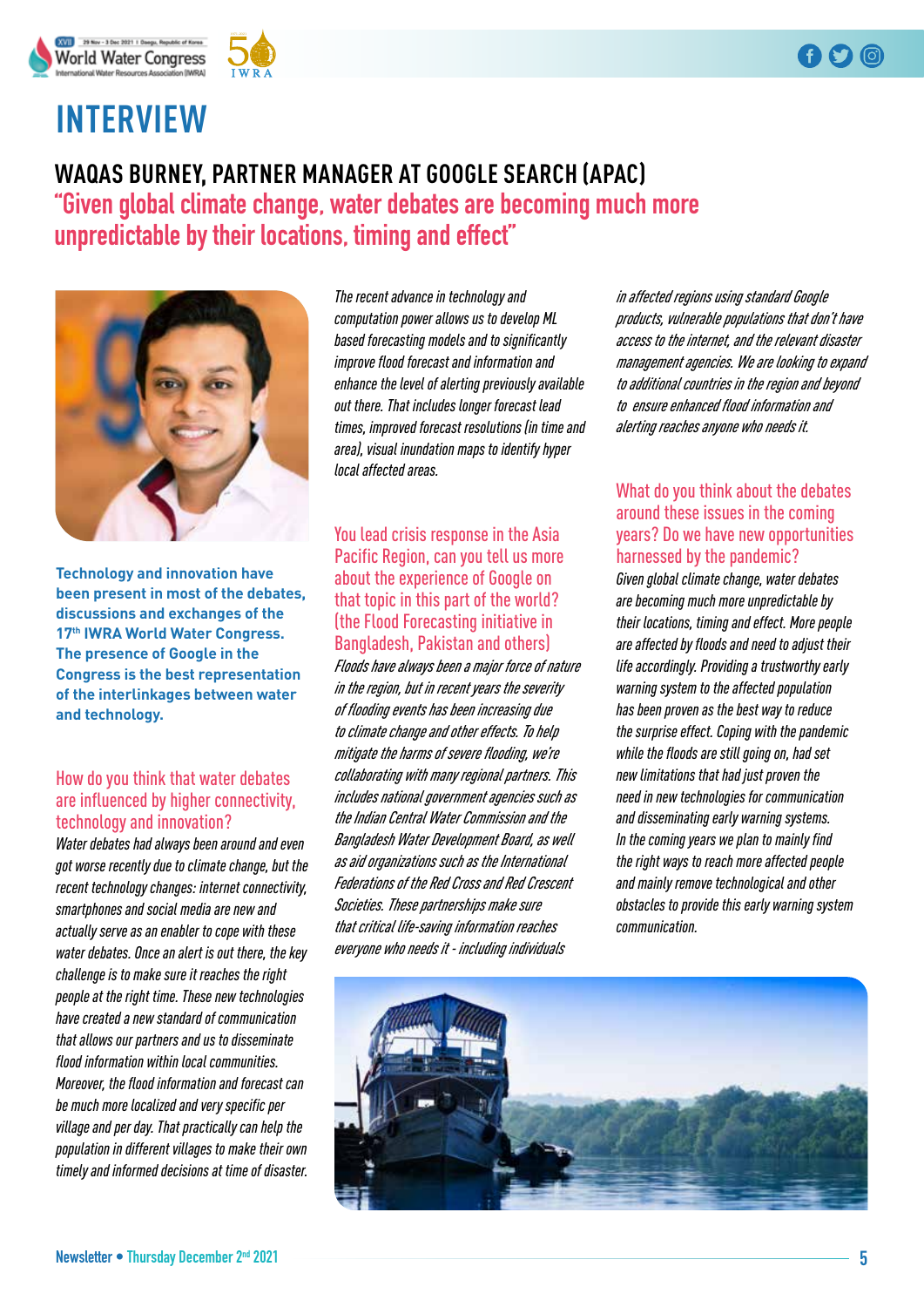



# **BUILDING RESILIENT SYSTEMS FOR CLIMATE CHANGE, GROWING POPULATIONS AND PANDEMICS**



## **Two case studies served to represent a long-lasting conflict over recovering or "developing" the environment in Korea: Seoul and Jeju Island.**

In Seoul, Ahn'Yang stream starts from the mountain area and goes through downtown of Seoul. This was selected as the first case study. Upstream is surrounded by nature and downstream was highly urbanized. Downstream citizens had a strong preference on using the urban stream for activities, while upstream citizens wanted to keep the original, natural shape of the river. For Jeju island, the Sahn'Jee Stream was selected. The condition was the same as Seoul, upstream is in nature and downstream is urbanized. The test was conducted to ask opinions of various people such as citizens, policymaker, governments, and representatives.

The result was that people in Ahn'Yang were more focused on social usage since the city is highly urbanized, they want to use the resource for lifestyle benefits. It showed that social, activities, and using space for living had a higher value. In comparison, San'Jee highlighted strong preferences for ecological restoration, with an appetite to revitalize the landscape. In order to better mitigate and defuse conflicts, various expert groups are needed and evaluations should be taken place on a regular basis. The presenter noted that engagement and dispute / conflict resolution can be a slow and time intensive process.

### **Speakers**

**Bassel Daher Texas A&M University Moderator Chang-Yu Hong Pukyong National University Assistant Professor Key-note Speaker**

## **Presentations**

#### **Chang-Yu Hong**

**The effects of Urban food risk and local river management policy : comparative case study of citizen perception**

**INTERVIEW WITH DR. BASSEL DAHER, ASSISTANT RESEARCH SCIENTIST AT THE TEXAS A&M ENERGY INSTITUTE**



**"IWRA is uniquely positioned to bring together multiple stakeholders to address the complex challenges that our water systems face today"**

**In 50 years the debates around water management have evolved dramatically, and as we saw in the CoP, experts are trying to integrate them in the Climate Change discussions, how other achievements in the last 50 years could you underline with regard to water resource management?** 

*As our world continues to face shocks such as pandemics, climate change and conflict, there is a need to improve our ability for rapid response in order to ensure the resilience and sustainability of water systems. Solutions to many of the challenges that face our water system will not exclusively come from within the water sector itself. Viewing water-*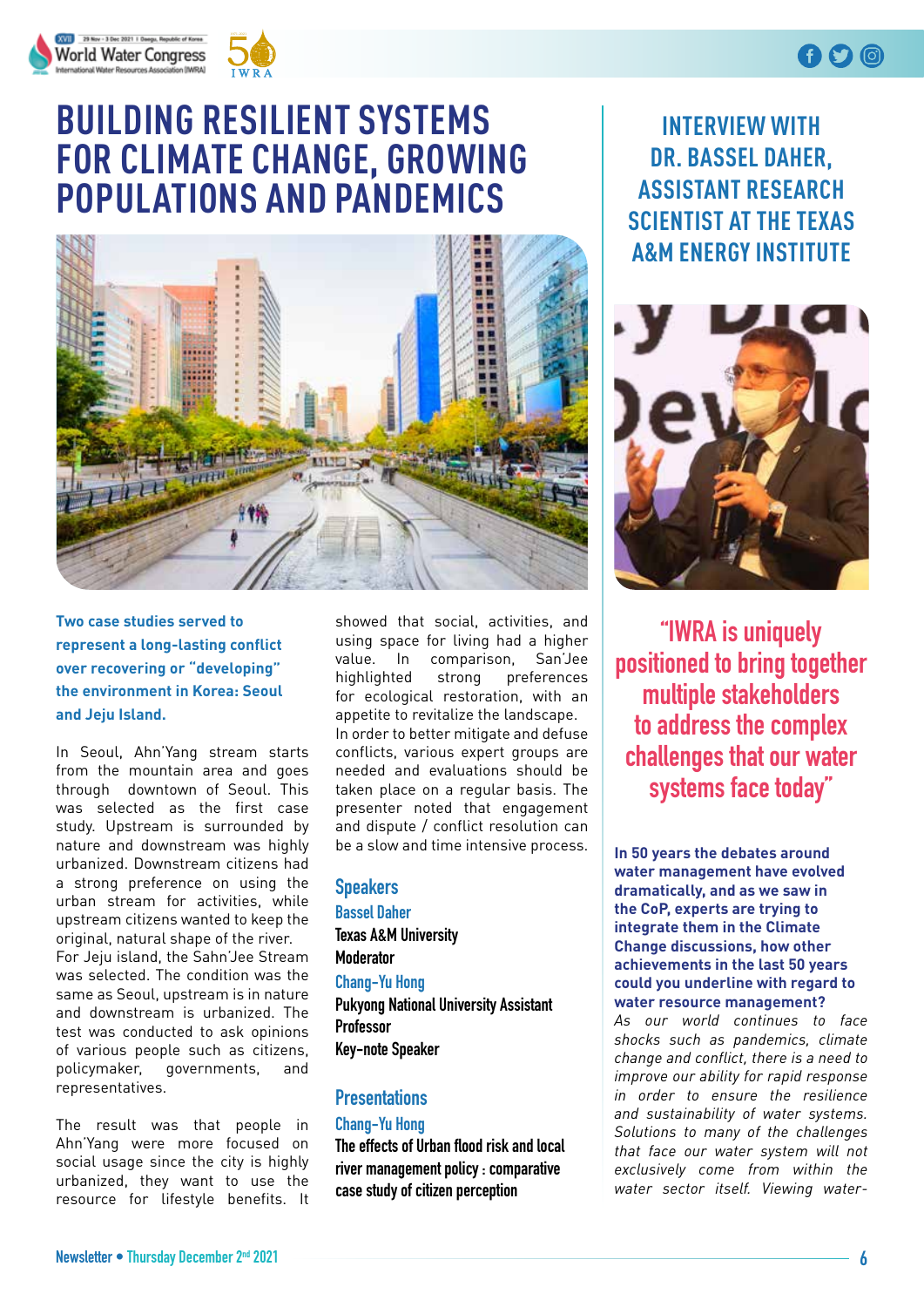





*related challenges from a systems lens allows for understanding the tight interconnections between the water system and other biophysical, social, environmental, and economic systems tightly interconnected with it. This in turn would allow for developing solutions that are consistent with the complexity and uncertainty of the challenges we expect to face. The past 50 years have seen progress in this direction, yet there is a need for improved cooperation across sectors and for addressing the barriers that may hinder collective action. There is also a need for innovating across different disciplinary expertise which needs to be properly incentivized and supported.* 

#### **What is still lacking in the way water resources are managed under the global cooperation framework?**

*As we work toward implementing the Sustainable Development Goals, we need to ensure that we do not advance some goals at the expense of others. These goals are tightly interconnected, therefore developing an understanding*  *of the existing synergies and potential trade-offs across them is imperative. Science can play a key role in developing the necessary evidence and tools to support in evaluating the environmental, social, and economic sustainability of different interventions, and in evaluating these synergies and trade-offs. The key challenge lies in the ability to translate the developed science and utilize it to catalyse a cross-sectoral dialogue that results in coherent policies and aligned national and international investments and resource allocation.*

#### **What would you like to see in the coming 50 years of IWRA?**

*IWRA has been playing a key role, serving as a global platform that connects interdisciplinary researchers and policymakers globally. This has resulted in the production and dissemination of knowledge at the interface of science and policy on topics related to sustainable use and management of water. IWRA is uniquely positioned to bring together engineers, lawyers, social scientists, development professionals, public* 

**The key challenge lies in the ability to translate the developed science and utilize it to catalyse a cross-sectoral dialogue that results in coherent policies and aligned national and international investments and resource allocation.**

*health professionals, among others, to provide the system-level view that is required to address the complex challenges that face our water systems today. Furthermore, through its emphasis on engaging early career and young professionals in its different committees and activities, I see IWRA playing a key role in facilitating an intergenerational dialogue and knowledge exchange. This will contribute to the sustainability and growth of the association in one hand. This will also result in positioning the Association as a hub, attracting top young talents in the water sector globally.*